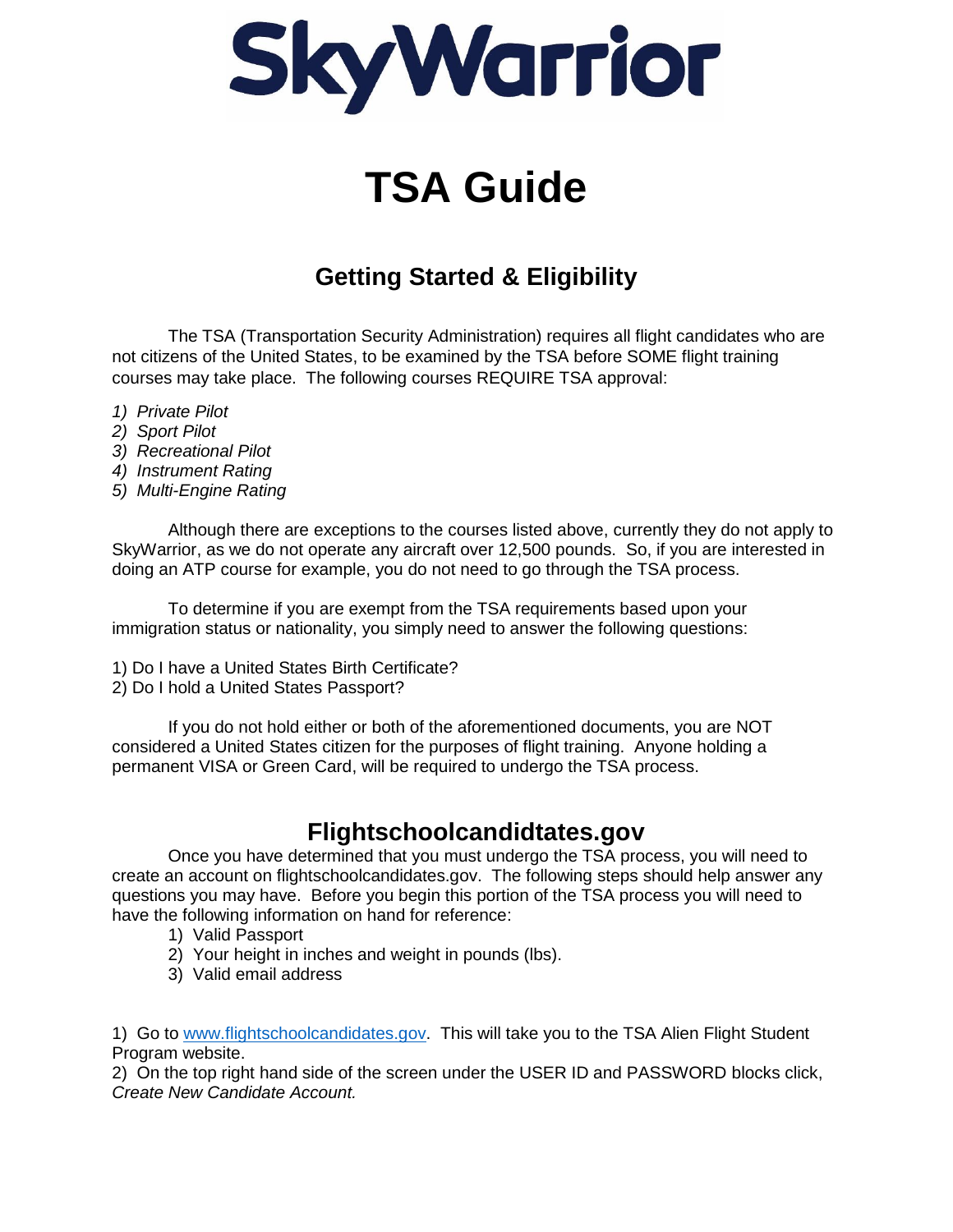3) You will be taken to the AFSP Candidate Registration Page, you will see that this page has 7 steps.

#### **The 7 Steps**

**Step 1:** Step one is more or less informational, it also tells you that you will need a current valid government id… however you must have a passport to complete the seven steps. You are also informed that you will have to provide a valid e-mail address.

*Step 2:* Enter your personal information into the appropriate spaces listed.

*Step 3:* Enter your passport information into the appropriate spaces listed. Although there are a few options for type of passport, most likely you have a regular passport. If you are unsure, inquire with your passport issuing agency.

**Step 4:** Enter a username and email address. Be sure to write down your username for future reference.

**Step 5:** Answer the security questions asked. Make sure you remember the answers in case you need to access your account in the future!!!

**Step 6:** Check the box and enter your name and verification code into the appropriate space.

**Step 7:** Make sure all of the information is correct and then hit SUBMIT. Once you have done so you should receive an email to set your password and access your account.

#### **Creating a new account**

Before you begin this portion of the TSA process you will need to have the following information on hand for reference:

- 1) Valid Passport
- 2) Addresses and dates of where you have lived the last 5 years.
- 3) Employer information, if you are employed.
- 4) Your height in inches and weight in pounds (lbs).

Continue to [www.flightschoolcandidates.gov](http://www.flightschoolcandidates.gov/) and enter your user id and password, once you do this you will again be required to fill out additional steps.

**Step 1:** Fill out the informational blocks, enter your height in inches and weight in pounds (lbs). Make sure all of the information matches your passport exactly, if it does not, you will be unable to submit the application.

*Step 2:* Fill out the required information, if you have ever had another name.

*Step 3:* Fill out the country of citizenship, for start date put your date of birth, for end date click the current box.

*(This will only change if you have changed your citizenship during your lifetime, if that is the case, put down all citizenships you have held and the times that you held them.)*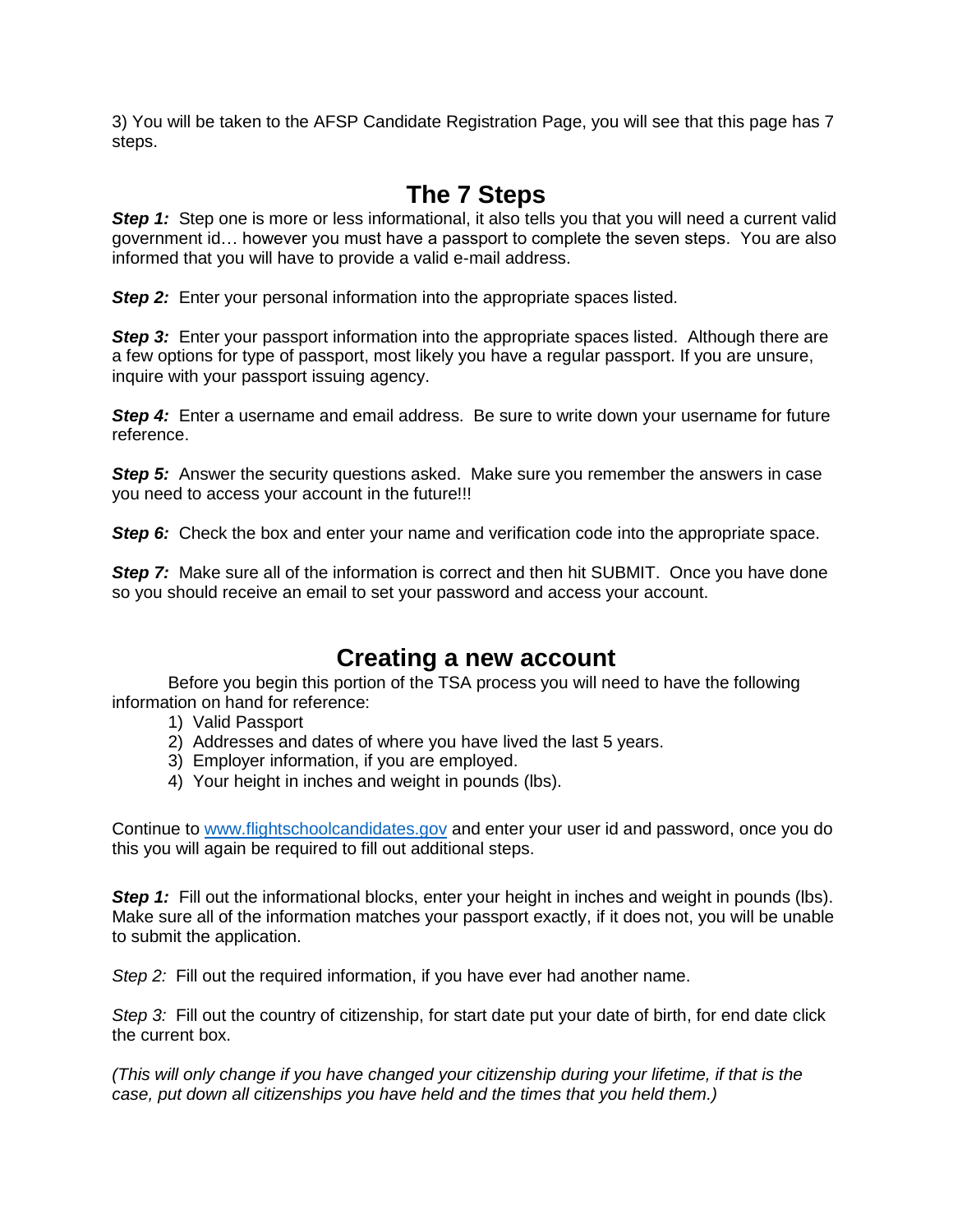*Step 4:* Fill out the appropriate document information required, make sure it is exact. While you can fill out and upload pictures of many documents, the only one required for this step is your passport, however if you choose to upload additional documents it could speed up the approval process.

Step 5: You will need to list all of the places you have lived for 30 days or more during the last 5 years. You MUST have 5 years of information listed, if you do not the system will ask you to reenter. Follow the instructions for listing multiple locations if applicable.

Step 6: List your current occupation and employer, if you are currently unemployed or a student, follow the directions at the top of the screen.

Step 7: This step is for your training request, insert the following information:

- a) State Florida
- b) Provider Name From the dropdown box select Skywarrior Inc.
- c) Student Identification # from school You can leave this blank
- d) Course ID# Enter the name of the course you would like to take as listed below.
	- i. Private Pilot 141
	- ii. Instrument Rating 141
	- iii. Multi-Engine 141
- e) Class Name From the drop down box select Category 3 Initial License.

f) Aircraft type – Enter Cessna 172M if you are enrolling in private pilot or instrument pilot training. Enter PA-44-180 if you are enrolling in multi-engine training.

g) Estimated dates of training – Enter your planned start and finish date, you should consult with SkyWarrior about these dates.

Step 8: At the bottom of the page select Category III

You will now be taken to the initial screen, click the icon on the right hand side that says Validate and Submit Application. If you have any errors on your application you will not be able to submit, if you do not, the submit request should go through.

#### **Flight School Verification**

Once you have successfully submitted your initial application SkyWarrior will receive notice and will verify your training request.

#### **TSA Payment**

Follow the directions listed in the payment email, you can pay the \$130.00 fee with a credit card on the TSA website.

#### **Payment Verification**

You will receive an email notifying you that you have successfully paid the TSA. At this point the TSA will review your application. If they need items changed or information has been deemed incorrect, you will receive an email instructing you on the changes that need to be made. If you have no errors you will receive a fingerprint instruction email within a few days.